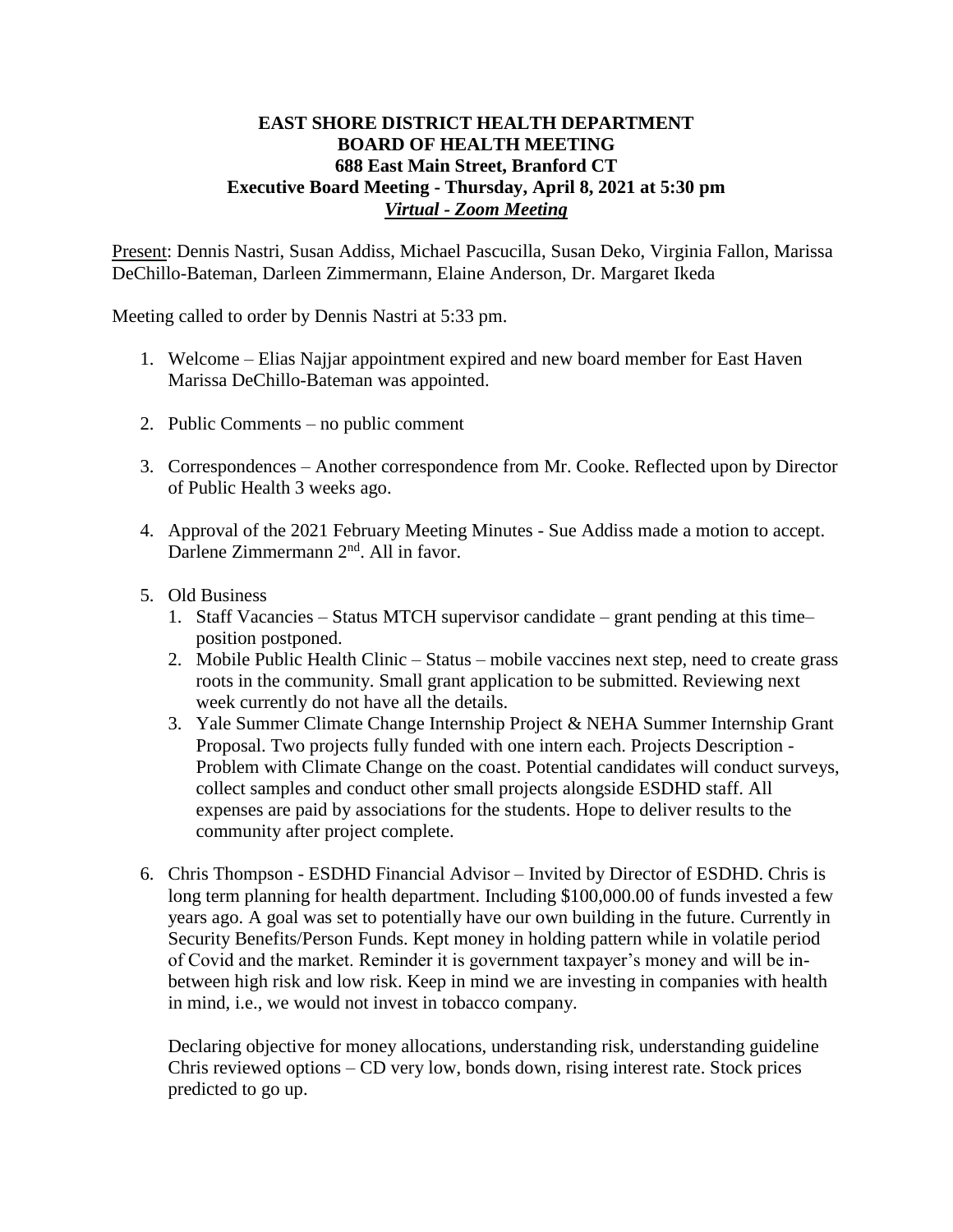- 1. Reviewed Year Bond Corporate Ladder, the total portfolio of 0–10. Prudent, conservative, and earning something. Yields are not great, responsibility as government is good. Yielding only 1.32%
- 2. Reviewed Short Term Investment Fund. Ultra-defensive and conservative, another fixed income investment. Another  $3<sup>rd</sup>$  party asset manager. Also considered defense and bond associate.
- 3. Depending on the risk the board wants to take, will impact on the risk and reward. Chris stated "If board agrees, what I would do is create adding on equity US stock allocation to give you something to consider with risk profile. In addition of sending you the conservative portfolio".
- 4. Director reflected on the Board's previous decision on where we wanted to be as a Board as far as risk. Previously voted on somewhere at a 6 for investments (0-10). Discussed previous goal of having a building in the future with the money. When we could add money too. With pandemic not an option now. Last time we invested for 5 years. We would need to at least invest again at minimum of 5 year to be worth it. We would like to be at \$250,000 to purchase building.
- 5. Director presented 6/10 risk and 5 years. Need to explore penalties if we take out before 5 years. Chris stated no penalties or no restriction to access. 100% liquid.
- 6. Motion for Chris to conduct more research and present investment information to board in the future and make a proposal on investment of \$100,00 reserve fund. Motion to approve by Sue Deko, Darlene Zimmermann 2<sup>nd</sup>. All in favor.
- 7. An overview was presented to new board members regarding the risk of investments.
- 7. New Business
	- 1. Coronavirus Update Local & State Update Presentation As of 4/7/2021 5% positive cases, currently see fluctuation of  $3 - 5$ % daily. Madison and Guilford 4.8 to 6.5% received extra funding to track. COVID Cases – Bfd 66 EH 36, Guilford 39, Madison 46, NB 12. Hospitalizations are up in Connecticut and New Haven county. Fatalities continue to occur daily. Better this week, trending in the right direction. Discussed peak occurred in December, numbers continue to decline. Weekly fluctuations continue. Highest in two months, seeing decline in April due to community vaccinating. However, seeing an increase in children in the School systems increase Bfd 27%, East Haven 22% and North Branford 30% of cases. More individuals testing now causing increase in numbers of cases. Vaccine estimated statistics – Branford 95% over 75 y/o, East Haven 64% over 75y/o, and North Branford 95% over 75 y/o.
	- 2. Vaccines- Going to people homes (homebound) . Also, administering curbside vaccinations for individuals with mobility difficulties. Vaccine supply is compromised due to a Johnson & Johnson (J&J) factory accident resulting in the loss of 15 million doses. Prefer J & J because one dose. More effective